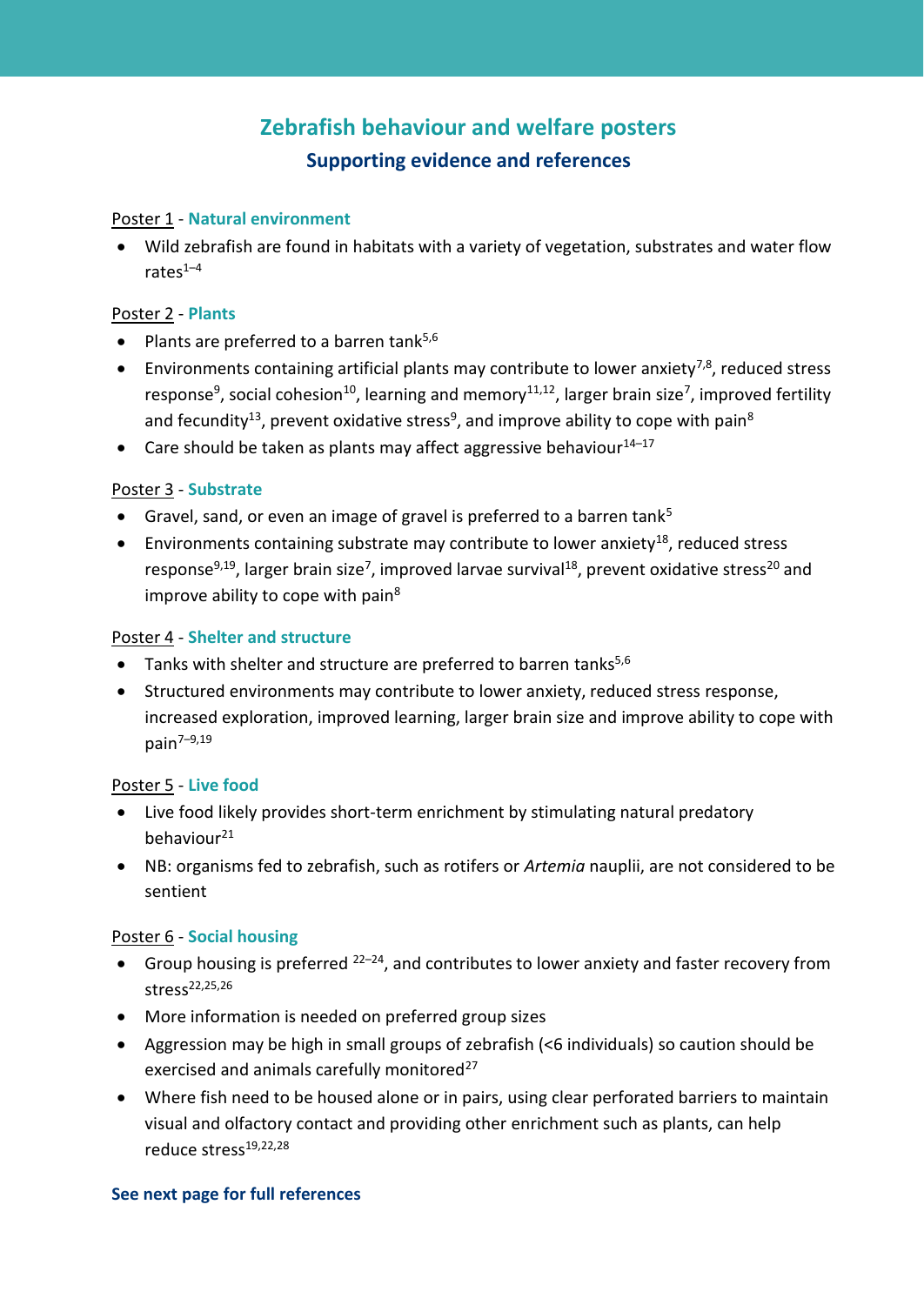## **References**

- <span id="page-1-0"></span>1. Spence, R., Fatema, M.K., Reichard, M., Huq, K.A., Wahab, M.A., Ahmed, Z.F., and Smith, C. (2006). The distribution and habitat preferences of the zebrafish in Bangladesh. J. Fish Biol. *69*, 1435–[1448.](https://www.researchgate.net/publication/227710591_The_distribution_and_habitat_preferences_of_the_zebrafish_in_Bangladesh)
- 2. Engeszer, R.E., Patterson, L.B., Rao, A.A., and Parichy, D.M. (2007). Zebrafish in The Wild: A Review of Natural History and New Notes from The Field. Zebrafish *4*[, 21](http://dparichy.as.virginia.edu/assets/engeszer...parichy-2007comp.pdf)–40.
- 3. Arunachalam, M., Raja, M., Vijayakumar, C., Malaiammal, P., and Mayden, R.L. (2013). Natural history of zebrafish (*Danio rerio*) in India. Zebrafish 10, 1–[14.](https://www.researchgate.net/publication/236204953_Natural_History_of_Zebrafish_Danio_rerio_in_India)
- 4. Sundin, J., Morgan, R., Finnøen, M.H., Dey, A., Sarkar, K., and Jutfelt, F. (2019). On the Observation of Wild Zebrafish (*Danio rerio*) in India. Zebrafish[, 546](https://www.researchgate.net/publication/336934330_On_the_Observation_of_Wild_Zebrafish_Danio_rerio_in_India)–553.
- 5. Schroeder, P., Jones, S., Young, I.S., and Sneddon, L.U. (2014). What do zebrafish want? Impact of social grouping, dominance and gender on preference for enrichment. Lab. Anim. *48*, [328](https://doi.org/10.1177%2F0023677214538239)– [337.](https://doi.org/10.1177%2F0023677214538239)
- 6. Kistler, C., Hegglin, D., Würbel, H., and König, B. (2011). Preference for structured environment in zebrafish (*Danio rerio*) and checker barbs (*Puntius oligolepis*). Appl. Anim. Behav. Sci. *135*, 318–[327.](https://doi.org/10.1016/j.applanim.2011.10.014)
- 7. DePasquale C, Neuberger T., Hirrlinger A. M., and Braithwaite V. A. (2016). The influence of complex and threatening environments in early life on brain size and behaviour. Proc. Royal Soc. B *283*[, 20152564.](https://www.researchgate.net/publication/292190506_The_influence_of_complex_and_threatening_environments_in_early_life_on_brain_size_and_behaviour)
- 8. Manuel, R., Gorissen, M., Stokkermans, M., Zethof, J., Ebbesson, L.O.E., van de Vis, H., Flik, G., and van den Bos, R. (2015). The effects of environmental enrichment and age-related differences on inhibitory avoidance in zebrafish (*Danio rerio* Hamilton). Zebrafish *12*, [152](https://www.researchgate.net/publication/272082962_The_Effects_of_Environmental_Enrichment_and_Age-Related_Differences_on_Inhibitory_Avoidance_in_Zebrafish_Danio_rerio_Hamilton)–165.
- 9. Marcon, M., Mocelin, R., Benvenutti, R., Costa, T., Herrmann, A.P., de Oliveira, D.L., Koakoski, G., Barcellos, L.J.G., and Piato, A. (2018). Environmental enrichment modulates the response to chronic stress in zebrafish. J. Exp. Biol. *221*[, jeb176735.](https://jeb.biologists.org/content/jexbio/221/4/jeb176735.full.pdf)
- 10. Sykes, D.J., Suriyampola, P.S., and Martins, E.P. (2018). Recent experience impacts social behavior in a novel context by adult zebrafish (*Danio rerio*). PLOS One *13*, [e0204994.](https://journals.plos.org/plosone/article?id=10.1371/journal.pone.0204994)
- 11. Roy, T., and Bhat, A. (2016). Learning and memory in juvenile zebrafish: What makes the difference--population or rearing environment? Ethology *122*, [308](https://doi.org/10.1111/eth.12470)–318.
- 12. Spence, R., Magurran, A.E., and Smith, C. (2011). Spatial cognition in zebrafish: the role of strain and rearing environment. Anim. Cogn. 14, [607](https://link.springer.com/article/10.1007/s10071-011-0391-8)-612.
- 13. Wafer, L.N., Jensen, V.B., Whitney, J.C., Gomez, T.H., Flores, R., and Goodwin, B.S. (2016). Effects of Environmental Enrichment on the Fertility and Fecundity of Zebrafish (*Danio rerio*). J. Am. Assoc. Lab. Anim. Sci. *55*[, 291](https://www.researchgate.net/publication/303787238_Effects_of_Environmental_Enrichment_on_the_Fertility_and_Fecundity_of_Zebrafish_Danio_rerio)–294.
- 14. Basquill, S.P., and Grant, J.W.A. (1998). An increase in habitat complexity reduces aggression and monopolization of food by zebra fish (*Danio rerio*). Can. J. Zool. *76*[, 770](https://www.researchgate.net/publication/240673774_An_increase_in_habitat_complexity_reduces_aggression_and_monopolization_of_food_by_zebra_fish_Danio_rerio)–772.
- 15. Carfagnini, A.G., Rodd, F.H., Jeffers, K.B., and Bruce, A.E.E. (2009). The effects of habitat complexity on aggression and fecundity in zebrafish (*Danio rerio*). Environ. Biol. Fishes *86*, [403](https://link.springer.com/article/10.1007/s10641-009-9539-7)– [409.](https://link.springer.com/article/10.1007/s10641-009-9539-7)